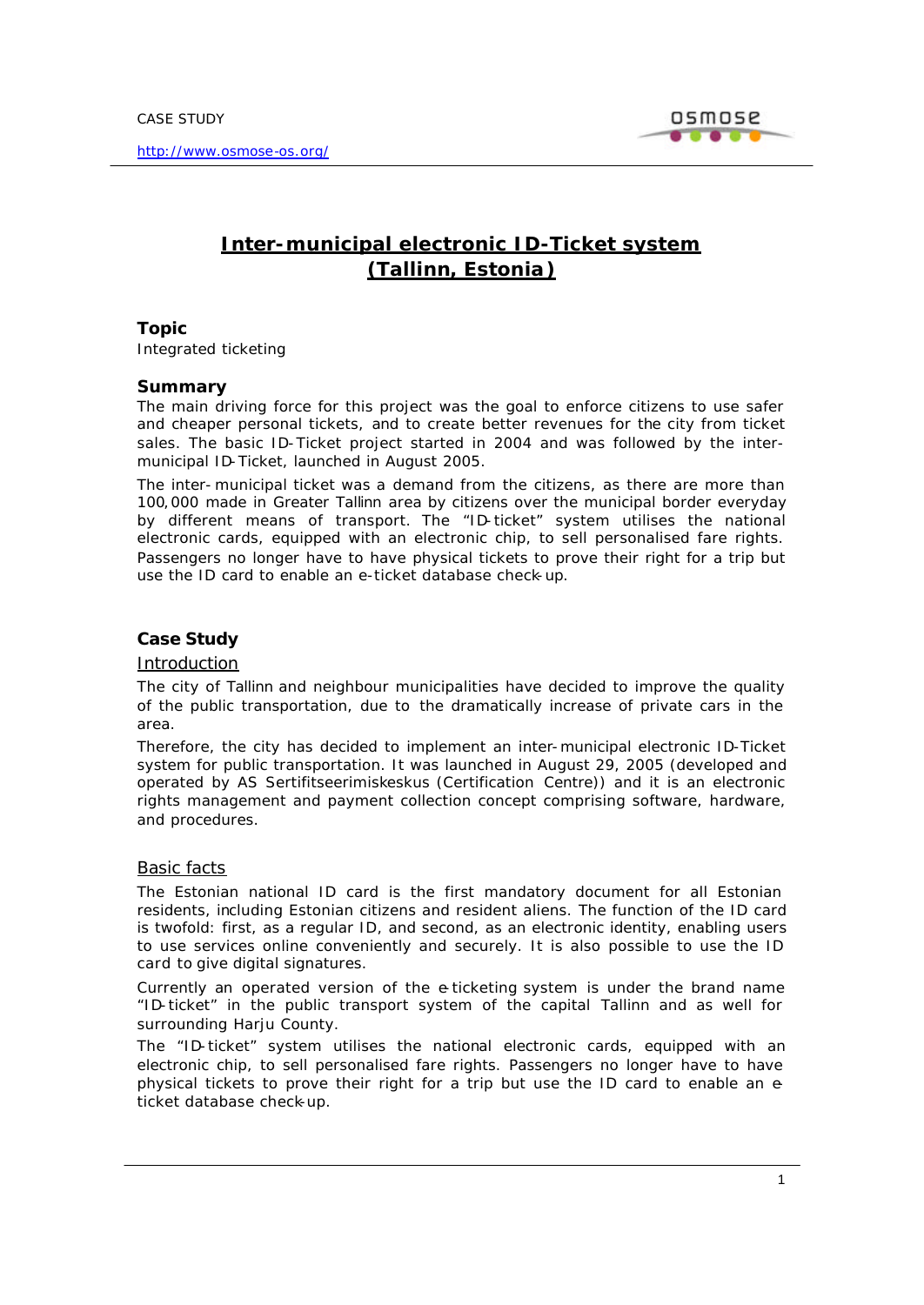

Now this service is also available in inter-municipal public transportation in Greater Tallinn Area (city of Tallinn and surrounding municipalities in Harju County), as there is a tremendous traffic between municipalities every day (ca. 100,000 persons by different means of transport).

## *Users and stakeholders*

The service is the result of the cooperation between municipalities, As Sertifitseerimiskeskus (Certification Centre), banks, phone and mobile companies, Post office and R-Kiosk newspaper stands.

Every person who uses public transport in Tallinn and Harju County can be beneficiated from this initiative since approximately, 90% of the adult population has a national ID card.

## *Implementation set-up*

The basis of the service is the ID card. This was chosen for several reasons; but the main reason was the necessity of personalised tickets because of different pricing for residents of the municipality. In the case of the ID-Ticket, it enables automated checks from the population registry using the personal ID code, and it makes easy to sell and check personalised tickets on-line.

The advantages of the ID-Ticket System are:

- The system is a flexible tool for planning transport policy
- The municipality can support residents (local tax payers)
- **Tickets are personalised**
- **Pricing for residents may be different**
- **•** Distribution cost are reduced because printing and delivering paper tickets is unnecessary
- The system is fully online, user friendly and flexible
- The system solves the risk of forgery which tends to be a problem with the paper, plastic and other physical tickets
- **Better service via extensive sales channel network, e.g. even mobile or fixed** telephone may serve as sale points

From the customer's point of view there is no more uncomfortable handling of coins, banknotes and paper tickets. There is no need to go somewhere to purchase a ticket, no need for a parent to give the ticket money to a child. All that is needed is a phone or a computer with an internet connection. The customer can activate the ticket by making a phone call or using internet browser.

The electronic payment collection system stores the following data on ID-tickets:

- **Type of ID-ticket**
- **Personal ID code of the user**
- Beginning and end date of the validity of the ID-ticket
- **ID-ticket price and sales point**
- **Information on the distributor of ID-tickets (for statistics)**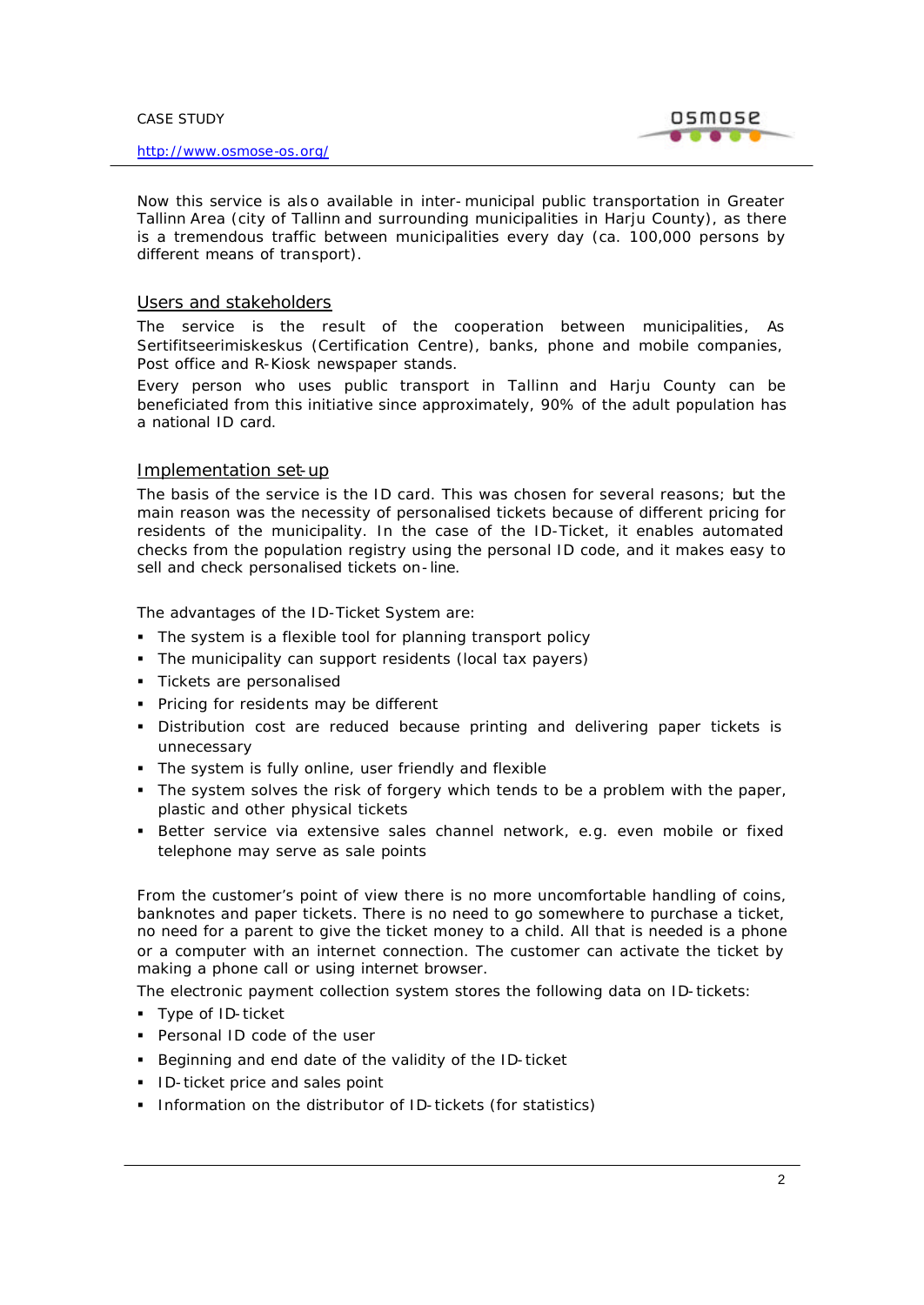

The Operator will disclose information on ID-tickets and users to the Inspector to the extent that is necessary for controlling ID-tickets. The Inspector will insert the user's ID card into the controller device, which will display the personal ID code of the user. As an exception for users who do not have an ID card, but other document with ID number – passport or school ID card for people under 15 – the Inspector will introduce the personal ID code manually. On the basis of the personal ID code, the payment collection system will provide to the control device whether the user has a valid ticket and what type it is.

The ticket revenue from the public transport is about 40% of the total cost of the service.

The personal ID-tickets are cheaper than the paper based bearer tickets. City promotes ID-tickets as cheaper, personal, replaceable and easy-to-obtain tickets.

#### *Future prospects and conclusions*

Better sales of the tickets, also better inspection of the validity tickets are the key issues to generate better revenues from the ticket sales. This is the reason for the City to improve ticket sales.

The system also gives the possibility to launch new types of tickets for intermunicipality transport services without additional printing and distribution costs.

In near future, the social benefit tickets will be generated automatically, i.e. if a person is registered as a person with disability or a social benefit user, the backoffice system automatically generates the rght to travel free of charge in public transport with the personal ID-ticket.

### **Links**

www.nowinnovations.com

### **Author contact details**

Aarne Rentik, MSc senior officer Transport Department of Tallinn Vabaduse square 10 10146 Tallinn, Estonia phone: +372 640 4618; +372 53364158 e-mail: aarne.rentik@tallinnlv.ee

Arho Anttila Chairman of the Board NOW Innovations Ltd. arho.anttila@nowinnovations.com Office +372 610 6100 NOW! Innovations Ltd. Pärnu mnt. 146 EE-10133 Tallinn Estonia